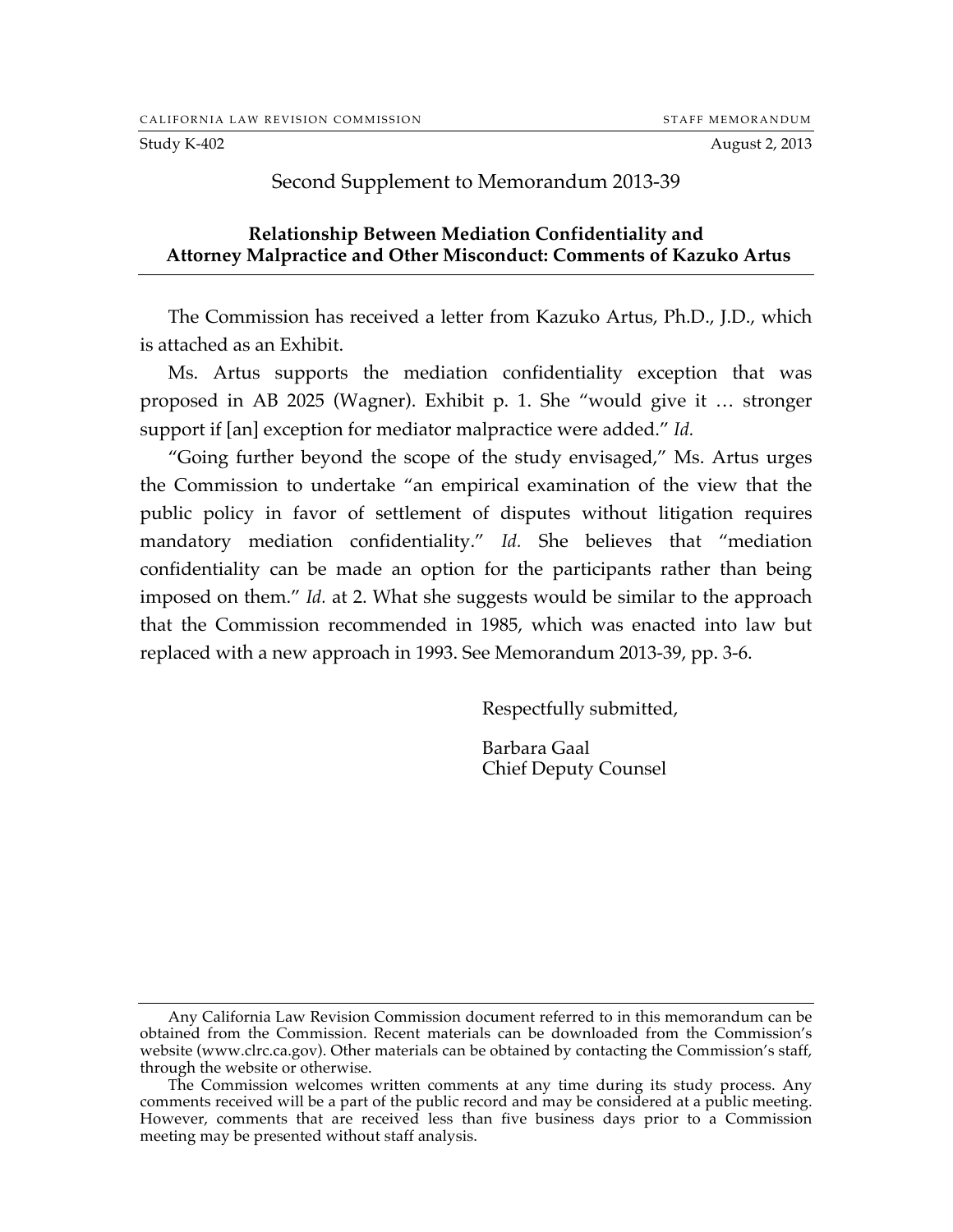## Kazuko K. Artus, Ph.D., J.D. San Francisco Kazukokartus@aol.com

1 August 2013

California Law Revision Commission 4000 Middlefield Road, Room D-2 Palo Alto, CA 94303-4739

Re: Memorandum 2013-39 and First Supplement

Ladies and Gentlemen:

I support AB 2025 as a step in the right direction. Like Ms. Yeend (Memorandum 2013-39, Ex. 42), I would give it a stronger support if exception for mediator malpractice were added. It would be a larger and more significant step in the right direction.

I write as a recent participant in two mediations and another settlement negotiation, all in the course of a civil action I brought against my condominium association. In the end my case was settled basically on my terms: on some causes of action I got more than I was likely to have in the trial; on one cause my counsel and I saved the trouble of explaining in the court an accounting issue that would have bored most actors there. However, the first mediation proved wasteful, to a considerable extent due to the mediator's failure to digest the issues in dispute and the background and to prepare for the case, which became apparent only after the mediation commenced.

Parties would choose their attorneys after careful reviews of their work, so that the likelihood of attorney misconduct would be small. Not so with mediators. Before my first mediation I had considered interviewing several prospective mediators to evaluate their work ethics and their ability to understand my causes of action, but gave it up on being advised that such personal contacts could cause the mediator chosen to be challenged.

Going further beyond the scope of the study envisaged, I would urge an empirical examination of the view that the public policy in favor of settlement of disputes without litigation requires mandatory mediation confidentiality. I participated in mediations not because of the confidentiality; I did so in spite of the confidentiality.